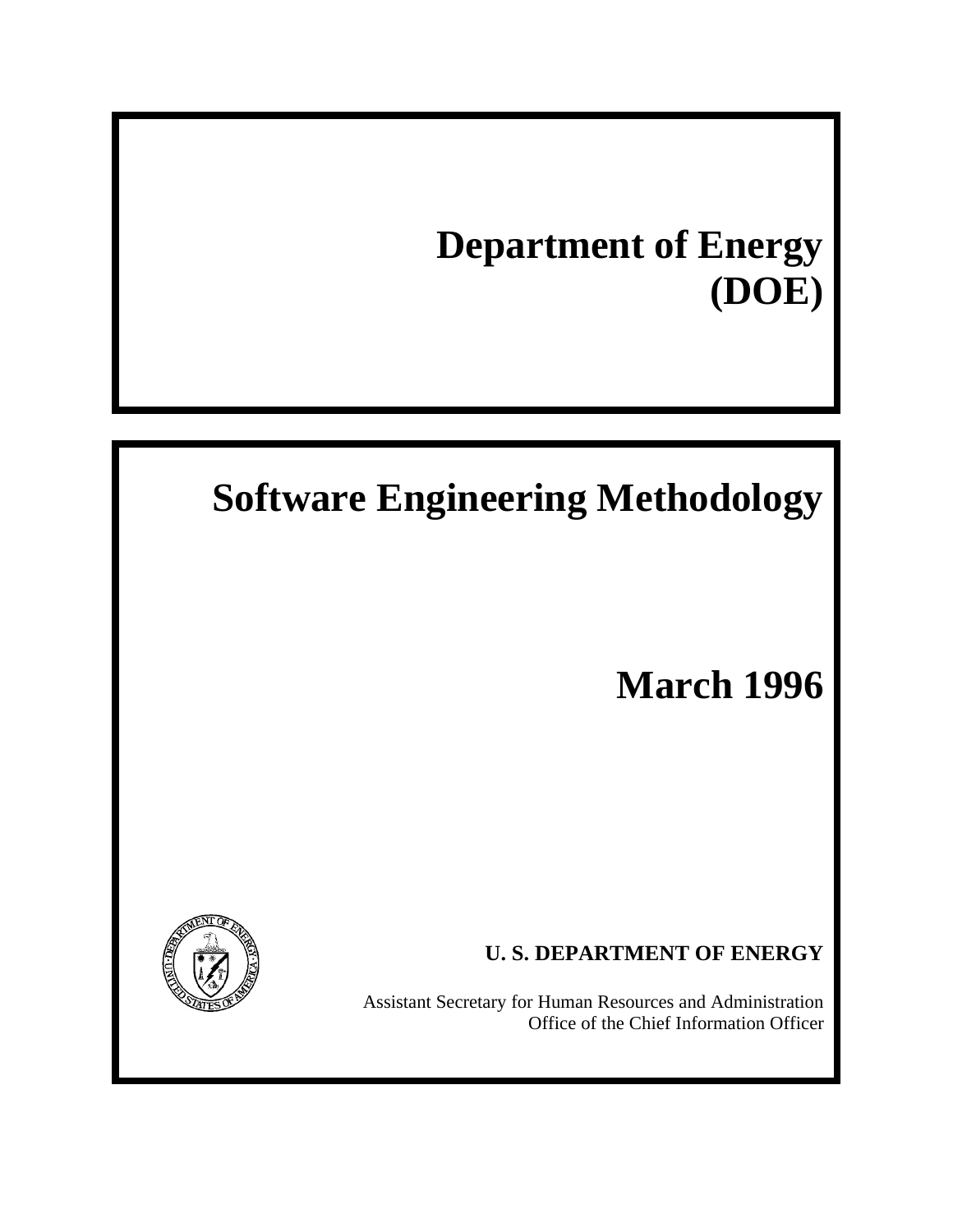## **TITLE PAGE**

| Document Name:           | Department of Energy<br>Software Engineering Methodology |
|--------------------------|----------------------------------------------------------|
| <b>Publication Date:</b> | March 1996                                               |
| <b>Contract Number:</b>  | DE-AC01-95AD34277                                        |
| Project Number:          | Task: 26-433-08-7-01<br><b>CDSI: 4001</b>                |

Approval:

Wayne Jones, HR-433

### **U.S. DEPARTMENT OF ENERGY**

Assistant Secretary for Human Resources and Administration Office of the Chief Information Officer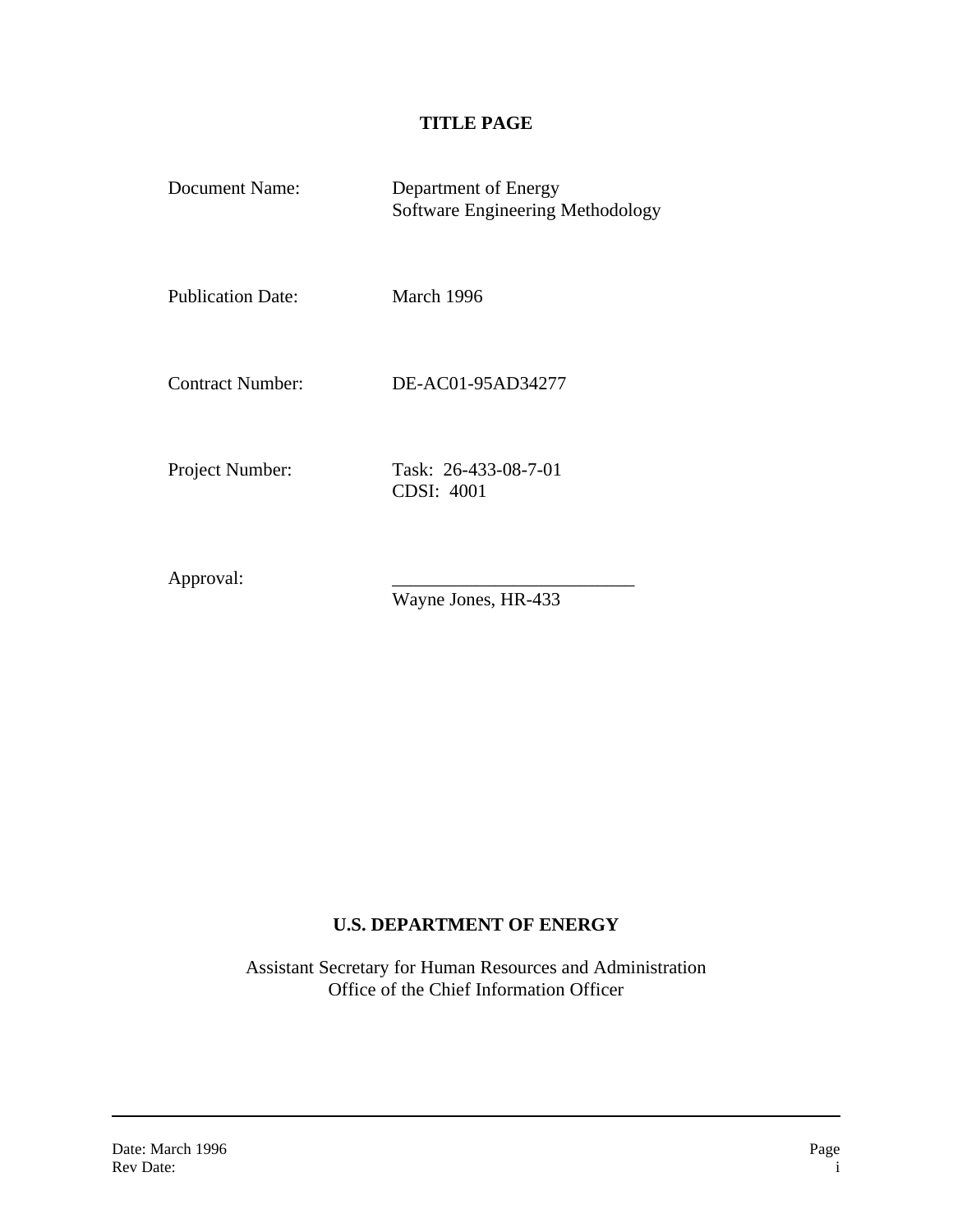The compilation/development of the *Department of Energy Software Engineering Methodology* was performed as part of a continuing effort to improve the quality, performance, and productivity of Departmental information systems. Many Departmental and contractor personnel were involved in the development of the document as contributors or reviewers.

The following team of Departmental and contractor personnel served on the Steering Committee for the project. They generated the philosophical framework for the lifecycle methodology and provided oversight and guidance during the initial development process.

| Paul Barkley           | Molly Jekel           |
|------------------------|-----------------------|
| <b>Brenda Coblentz</b> | Wayne Jones           |
| Roger Collins          | John Kramer           |
| Mark Gordy             | Kathy McGlaughlin     |
| Cheryle Greenaugh      | <b>Philip Quarry</b>  |
| William Greiner        | <b>Richard Tittle</b> |

The following individuals were the principal contributors to the document.

| Andrew Bicocchi | <b>Marilyn Morein</b> |
|-----------------|-----------------------|
| Kathleen Canal  | Margaret Webber       |
| Denise Miller   |                       |

Credit must also be given to the many reviewers who provided invaluable input and feedback, and made useful suggestions for improving the content and presentation of information.

| Paul Asbury          | Ron Lauzon                |
|----------------------|---------------------------|
| Lewis Bachman        | Fahy Low                  |
| Lorin Beehler        | Michael Mullan            |
| Carl Brown           | Pam Pagnotta              |
| Jo Buxton            | Clif Quinn                |
| Alison Campbell      | Deborah Reynolds          |
| Ann Heeney           | Daniel Rupinski           |
| Kim Hunter           | Toni Russell              |
| Anne Imrie           | Pat A. Simmons            |
| Gail Kallmyer        | <b>Sammy Slough</b>       |
| William King         | Ruth Ann Smith            |
| Milton Kowalewski    | <b>Kimberly Wandersee</b> |
| <b>Robert Kuehne</b> | Harry Yocum               |
|                      |                           |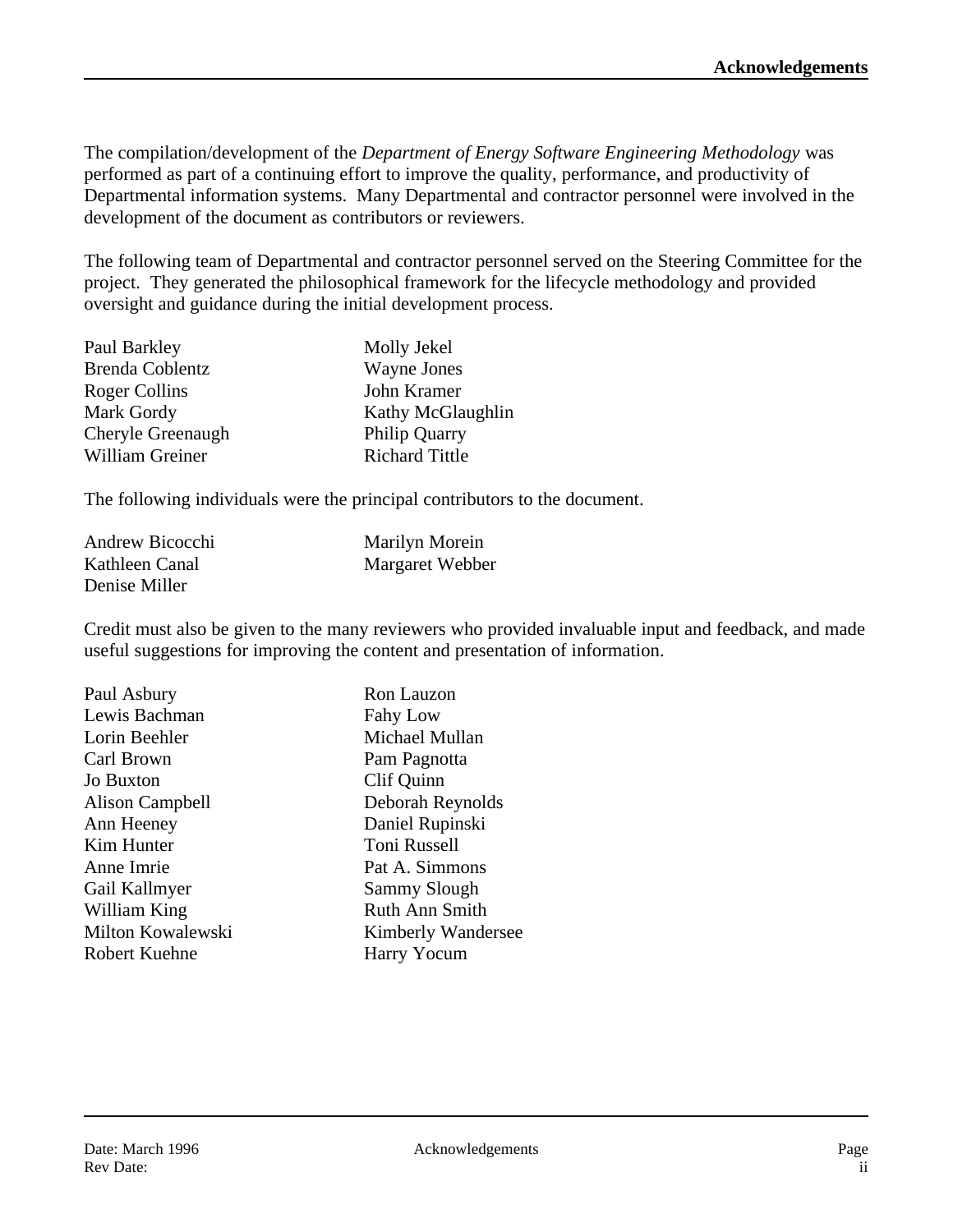## 1.1 Implementation of Methodology ....................................... 1.1-1 1.2 Submitting Change Requests .......................................... 1.2-1 2.0 Lifecycle Model ......................................................... 2.0-1 2.1 Project Sizes ...................................................... 2.1-1 2.2 Adapting the Lifecycle .............................................. 2.2-1 2.3 Development Methodologies .......................................... 2.3-1 3.0 Planning Stage .......................................................... 3.0-1 3.1 Analyze User Environment ........................................... 3.1-1 3.2 Define Project Objectives ............................................ 3.2-1 3.3 Define Project Scope ............................................... 3.3-1 3.4 Develop High-Level Project Requirements ............................... 3.4-1 3.5 Establish Communication With Functional Areas .......................... 3.5-1 3.6 Determine Project Feasibility ......................................... 3.6-1 3.6.1 Investigate Software Alternatives ............................... 3.6-3 3.6.2 Investigate Hardware Alternatives .............................. 3.6-7 3.6.3 Formulate Platform Options ................................... 3.6-8 3.6.4 Conduct Feasibility Review ................................... 3.6-9 3.6.5 Conduct Analysis of Benefits and Costs ......................... 3.6-11 3.6.6 Conduct Feasibility Study ................................... 3.6-12  $3.6.6.1$  Analyze the alternatives  $\dots \dots \dots \dots \dots \dots \dots \dots \dots$  3.6-14 3.6.6.2 Determine feasibility recommendations ................. 3.6-15 3.6.6.3 Develop feasibility study document .................... 3.6-16 3.7 Develop Project Plan ............................................... 3.7-1 3.8 Develop Software Quality Assurance Plan ............................... 3.8-1 3.9 Conduct In-Stage Assessment ......................................... 3.9-1 3.10 Conduct Planning Stage Exit ......................................... 3.10-1 4.0 Requirements Definition Stage .............................................. 4.0-1 4.1 Develop Software Configuration Management Plan ........................ 4.1-1 4.2 Select Requirements Analysis Methodology .............................. 4.2-1 4.3 Define Project Requirements .......................................... 4.3-1 4.3.1 Define Functional Requirements ............................... 4.3-3 4.3.2 Define Input and Output Requirements ........................... 4.3-5

**Chapter Page**

1.0 Introduction ............................................................ 1.0-1

| 4.3.3 |  |
|-------|--|
| 434   |  |
| 4.3.5 |  |
|       |  |
| 437   |  |
| 4.3.8 |  |
| 4.3.9 |  |
|       |  |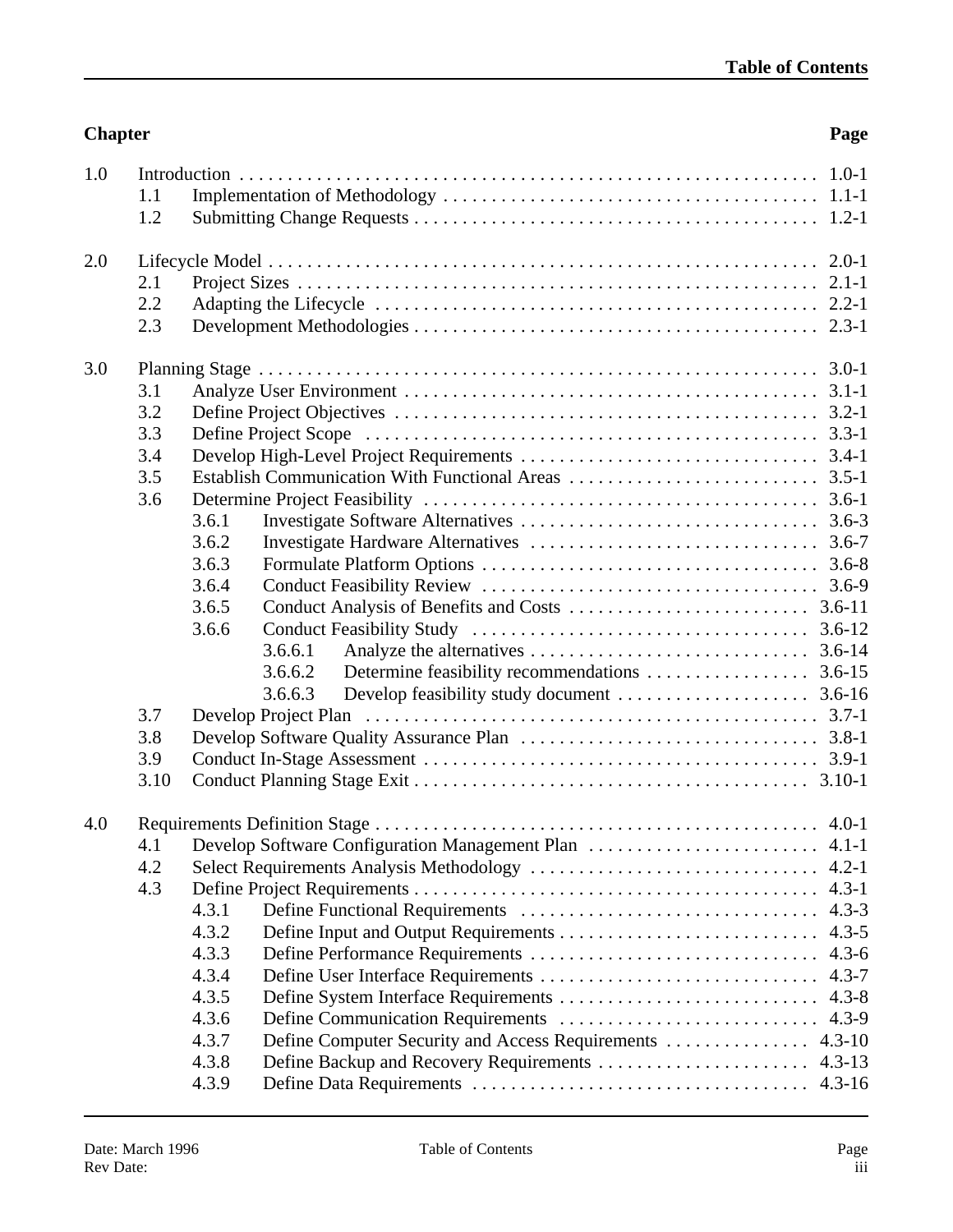### **Chapter Page**

|     |      | 4.3.10 |
|-----|------|--------|
|     | 4.4  |        |
|     |      | 4.4.1  |
|     |      | 4.4.2  |
|     | 4.5  |        |
|     | 4.6  |        |
|     |      | 4.6.1  |
|     |      | 4.6.2  |
|     |      | 4.6.3  |
|     | 4.7  |        |
|     | 4.8  |        |
|     | 4.9  |        |
|     | 4.10 |        |
|     | 4.11 |        |
| 5.0 |      |        |
|     | 5.1  |        |
|     |      | 5.1.1  |
|     |      | 5.1.2  |
|     | 5.2  |        |
|     | 5.3  |        |
|     |      | 5.3.1  |
|     |      | 5.3.2  |
|     |      | 5.3.3  |
|     |      | 5.3.4  |
|     |      | 5.3.5  |
|     | 5.4  |        |
|     | 5.5  |        |
|     | 5.6  |        |
|     | 5.7  |        |
|     | 5.8  |        |
|     |      | 5.8.1  |
|     |      | 5.8.2  |
|     | 5.9  |        |
|     | 5.10 |        |
|     | 5.11 |        |
|     | 5.12 |        |
|     |      |        |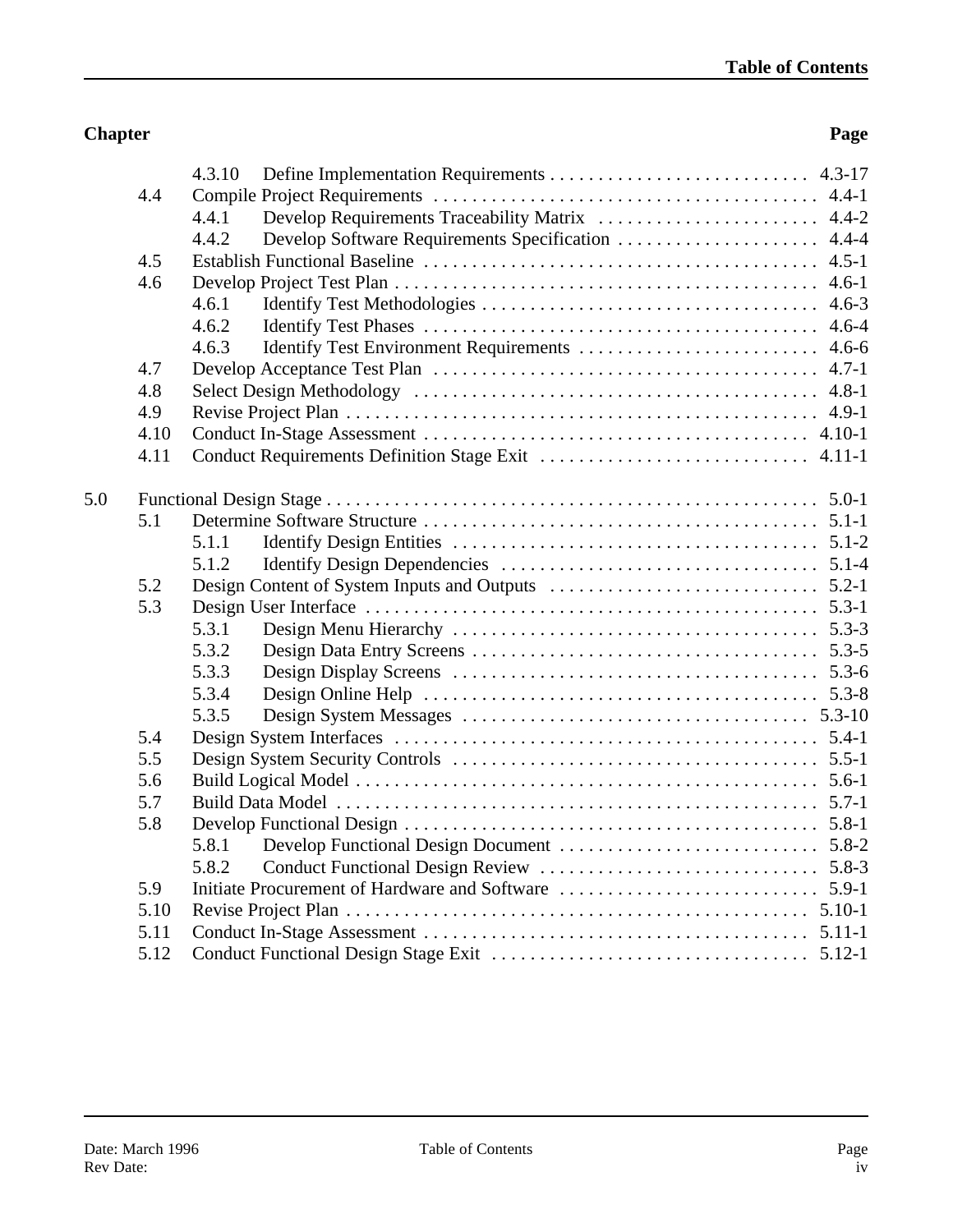### **Chapter Page**

| 6.0 |      |                                                                  |
|-----|------|------------------------------------------------------------------|
|     | 6.1  |                                                                  |
|     |      | 6.1.1                                                            |
|     |      | 6.1.2                                                            |
|     | 6.2  |                                                                  |
|     | 6.3  |                                                                  |
|     | 6.4  |                                                                  |
|     | 6.5  |                                                                  |
|     | 6.6  |                                                                  |
|     | 6.7  |                                                                  |
|     |      | 6.7.1                                                            |
|     |      | 6.7.2                                                            |
|     | 6.8  |                                                                  |
|     | 6.9  |                                                                  |
|     | 6.10 |                                                                  |
|     | 6.11 |                                                                  |
|     | 6.12 |                                                                  |
|     |      |                                                                  |
| 7.0 |      |                                                                  |
|     | 7.1  |                                                                  |
|     | 7.2  |                                                                  |
|     | 7.3  |                                                                  |
|     | 7.4  |                                                                  |
|     | 7.5  |                                                                  |
|     | 7.6  |                                                                  |
|     | 7.7  |                                                                  |
|     | 7.8  |                                                                  |
|     |      | 7.8.1                                                            |
|     |      | 7.8.2                                                            |
|     | 7.9  |                                                                  |
|     | 7.10 |                                                                  |
|     | 7.11 |                                                                  |
|     | 7.12 |                                                                  |
|     |      |                                                                  |
| 8.0 |      |                                                                  |
|     | 8.1  |                                                                  |
|     | 8.2  |                                                                  |
|     | 8.3  |                                                                  |
|     | 8.4  | $8.4 - 1$                                                        |
|     | 8.5  | $8.5 - 1$                                                        |
|     | 8.6  | $8.6 - 1$                                                        |
|     | 8.7  | Conduct Software Integration and Testing Stage Exit<br>$8.7 - 1$ |
| 9.0 |      | $9.0 - 1$                                                        |